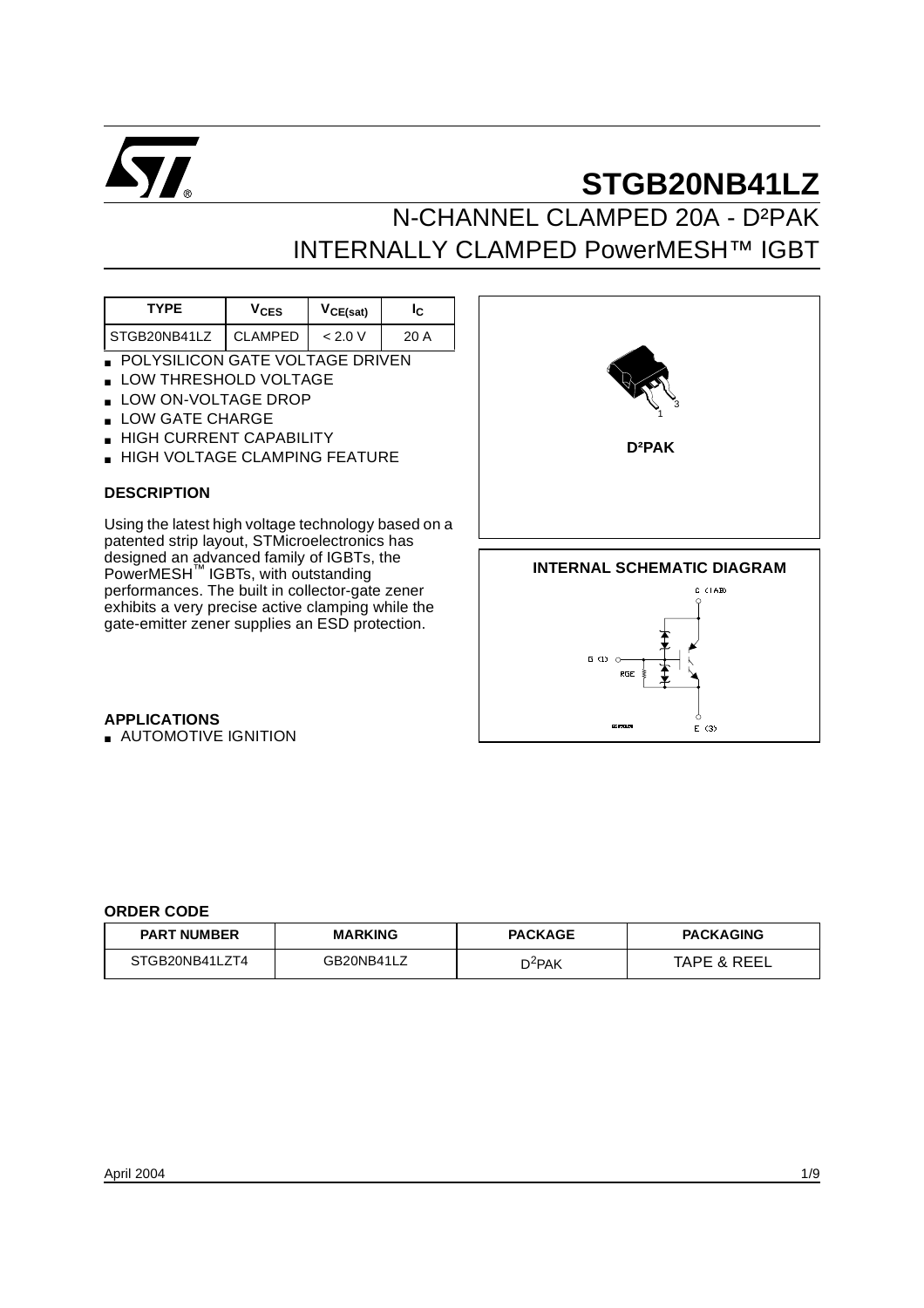## **Symbol Parameter Value Unit**  $V_{CES}$  Collector-Emitter Voltage ( $V_{GS} = 0$ ) CLAMPED V V<sub>ECR</sub> Emitter-Collector Voltage 20 V V<sub>GE</sub> Gate-Emitter Voltage **CLAMPED** V  $I_{\rm C}$  | Collector Current (continuous) at  $T_{\rm C} = 25^{\circ}$  40 40 A  $I_C$  Collector Current (continuous) at  $T_C = 100^{\circ}$  20 20 A ICM ( $\bullet$ ) Collector Current (pulsed) 80 A Eas Single Pulse Energy Tc = 25°C 700 700 mJ  $P_{TOT}$  Total Dissipation at  $T_C = 25^{\circ}$ C 200 200 W Derating Factor 1.33 W/°C E<sub>SD</sub> ESD (Human Body Model) 8 8 KV  $T_{\text{stg}}$  Storage Temperature – 55 to 175 °C<br>  $T_i$  Operating Junction Temperature Operating Junction Temperature

**ABSOLUTE MAXIMUM RATINGS**

() Pulse width limited by safe operating area

#### **THERMAL DATA**

| Rthi-case | Thermal Resistance Junction-case Max    | --<br>v. 1 J | °C/W |
|-----------|-----------------------------------------|--------------|------|
| Rthj-amb  | Thermal Resistance Junction-ambient Max | 62.t         | °C/W |

#### **ELECTRICAL CHARACTERISTICS** (T<sub>CASE</sub> = 25 °C UNLESS OTHERWISE SPECIFIED) **OFF**

| Symbol           | <b>Parameter</b>                                 | <b>Test Conditions</b>                                             | Min.  | Typ. | Max.          | Unit |
|------------------|--------------------------------------------------|--------------------------------------------------------------------|-------|------|---------------|------|
| $BV_{(CES)}$     | <b>Clamped Voltage</b>                           | $I_C = 2$ mA, $V_{GE} = 0$ ,<br>$Tc = -40^{\circ}C + 150^{\circ}C$ | 382   | 412  | 442           | V    |
| $BV$ (ECR)       | Emitter Collector Break-down<br>Voltage          | $I_C = 75$ mA, Tc= 25 °C                                           | 20    | 28   |               | V    |
| BV <sub>GE</sub> | Gate Emitter Break-down<br>Voltage               | $I_G = \pm 2$ mA                                                   | 12    | 14   | 16            | V    |
| <b>ICES</b>      | Collector cut-off Current                        | $V_{CF}$ = 15 V, $V_{GF}$ = 0, $T_{C}$ = 150 °C                    |       |      | 10            | μA   |
|                  | $(V_{GF} = 0)$                                   | $V_{CE}$ =200 V, $V_{GE}$ = 0, T <sub>C</sub> = 150°C              |       |      | 100           | μA   |
| <b>IGES</b>      | Gate-Emitter Leakage<br>Current ( $V_{CF} = 0$ ) | $VGF = \pm 10V$ . $VCF = 0$                                        | ± 300 | ±660 | $\pm$<br>1000 | μA   |
| R <sub>GE</sub>  | <b>Gate Emitter Resistance</b>                   |                                                                    | 10    | 15   | 30            | KΩ   |

ON (1)

| Symbol   | <b>Parameter</b>                               | <b>Test Conditions</b>                                                                           |  | Typ. | Max.       | <b>Unit</b> |
|----------|------------------------------------------------|--------------------------------------------------------------------------------------------------|--|------|------------|-------------|
| VGE(th)  | Gate Threshold Voltage                         | $V_{\text{CF}}$ = $V_{\text{GF}}$ , I <sub>C</sub> = 250µA, Tc=25°C                              |  |      | 2.4        |             |
| VCE(SAT) | <b>Collector-Emitter Saturation</b><br>Voltage | $V_{GF} = 4.5V$ , I <sub>C</sub> = 10 A, Tc= 25°C<br>$V_{GF}$ = 4.5V, $I_{C}$ = 20 A, Tc = 25 °C |  | ن.   | 1.8<br>2.0 |             |

57.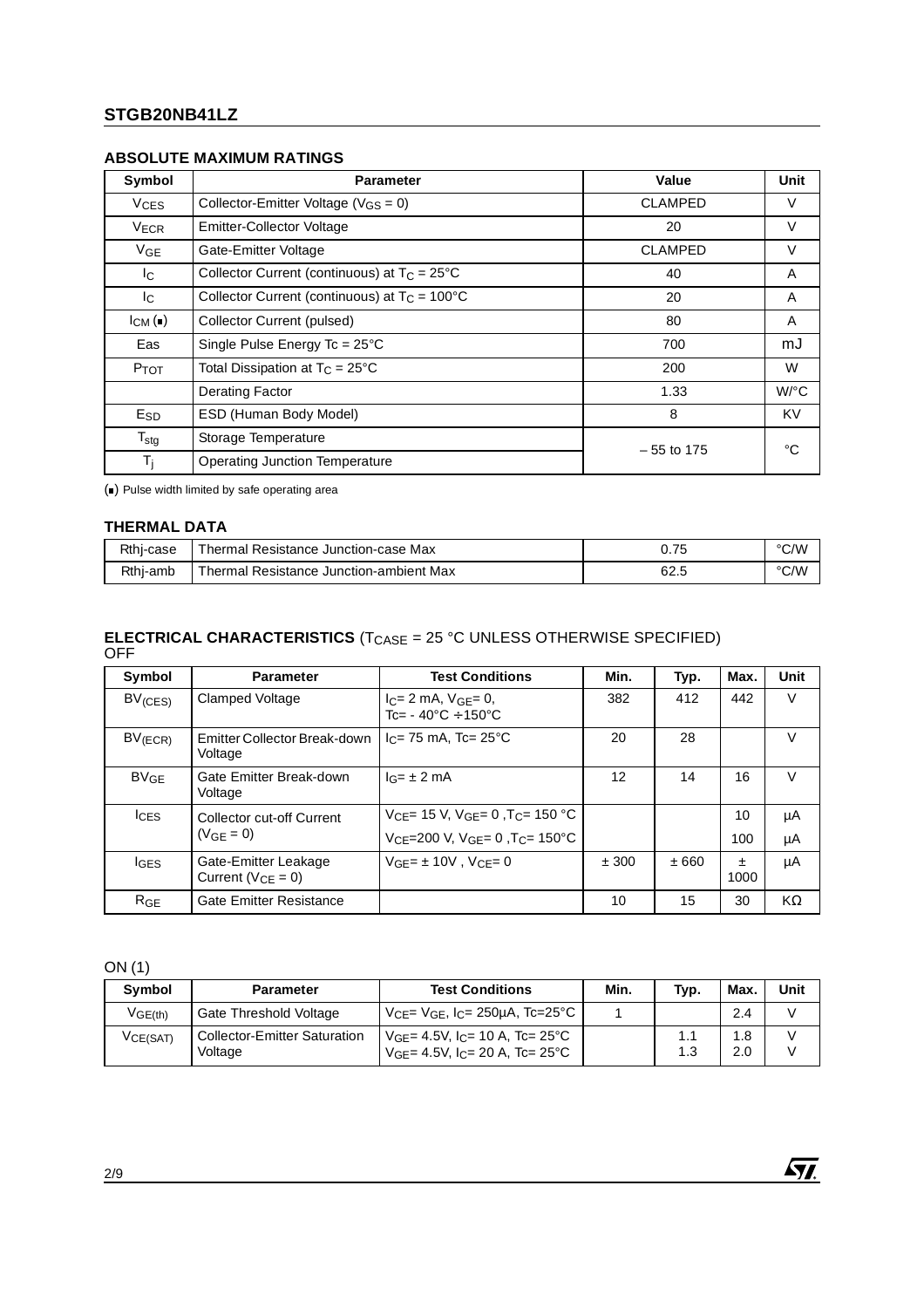#### DYNAMIC

| Symbol           | <b>Test Conditions</b><br><b>Parameter</b> |                                                 | Min. | Typ. | Max. | Unit |
|------------------|--------------------------------------------|-------------------------------------------------|------|------|------|------|
| $g_{fs}$         | <b>Forward Transconductance</b>            | $V_{CE} = 25 V$ , I <sub>C</sub> = 20 A         |      | 35   |      | S    |
| $C_{\text{ies}}$ | Input Capacitance                          | $V_{CF} = 25V$ , f = 1 MHz, $V_{GF} = 0$        |      | 2300 |      | pF   |
| C <sub>oes</sub> | <b>Output Capacitance</b>                  |                                                 |      | 160  |      | pF   |
| $C_{res}$        | <b>Reverse Transfer</b><br>Capacitance     |                                                 |      | 25   |      | pF   |
| $Q_g$            | Gate Charge                                | $V_{CE}$ = 320V, $I_C$ = 20 A,<br>$V_{GE} = 5V$ |      | 46   |      | nС   |

### **FUNCTIONAL CHARACTERISTICS**

| Symbol | <b>Parameter</b>                              | <b>Test Conditions</b>                                                                  | Min. | Typ. | Max. | Unit |
|--------|-----------------------------------------------|-----------------------------------------------------------------------------------------|------|------|------|------|
|        | <b>Latching Current</b>                       | $V_{Clamp}$ = 320 V, T <sub>C</sub> = 125 °C<br>$R_{GOFF} = 1K\Omega$ , $V_{GE} = 10 V$ |      | 40   |      | А    |
| U.I.S. | <b>Functional Test Open</b><br>Secondary Coil | $R_{GOFF} = 1K\Omega$ , L = 1.6mH,<br>$Tc = 125$ °C                                     | 20   |      |      |      |

#### SWITCHING ON

| Symbol                        | <b>Parameter</b>                       | <b>Test Conditions</b>                                                        | Min. | Typ. | Max. | Unit      |
|-------------------------------|----------------------------------------|-------------------------------------------------------------------------------|------|------|------|-----------|
| $t_{d(on)}$<br>t <sub>r</sub> | Turn-on Delay Time<br><b>Rise Time</b> | $V_{\rm CC}$ = 320 V, $I_{\rm C}$ = 20 A<br>$R_G = 1K\Omega$ , $V_{GE} = 5 V$ |      | 0.22 |      | μs<br>μs  |
| $(di/dt)_{on}$                | <b>Turn-on Current Slope</b>           | $V_{CC}$ = 320 V, $I_C$ = 20 A<br>$R_G=1K\Omega$ , $V_{GE}=5V$                |      | 140  |      | $A/\mu s$ |
| Eon                           | Turn-on Switching Losses               | $V_{CC}$ = 320 V, $I_C$ = 20 A, Tc=25°C                                       |      | 5    |      | mJ        |
|                               |                                        | $R_G=1K\Omega$ , $V_{GF}=5$ V, $Tc=150^{\circ}C$                              |      | 5.1  |      | mJ        |

#### SWITCHING OFF

| Symbol                | <b>Parameter</b>               | <b>Test Conditions</b>                           |  | Typ. | Max. | Unit |
|-----------------------|--------------------------------|--------------------------------------------------|--|------|------|------|
| $t_c$                 | Cross-over Time                | $V_{\text{cc}}$ = 320 V, I <sub>C</sub> = 20 A,  |  | 4.4  |      | μs   |
| $t_r(V_{off})$        | Off Voltage Rise Time          | $RGE = 1K \Omega$ . $VGE = 5 V$                  |  | 2.5  |      | μs   |
| $t_{d(off)}$          | Delay Time                     |                                                  |  | 12.1 |      | μs   |
| tf                    | <b>Fall Time</b>               |                                                  |  | 1.6  |      | μs   |
| $E_{\text{off}}$ (**) | <b>Turn-off Switching Loss</b> |                                                  |  | 12.9 |      | mJ   |
| $t_c$                 | Cross-over Time                | $V_{cc}$ = 320 V, $I_C$ = 20 A,                  |  | 6    |      | μs   |
| $t_r(V_{off})$        | Off Voltage Rise Time          | $RGE = 1 K\Omega$ , $VGE = 5 V$<br>$Ti = 125 °C$ |  | 3.16 |      | μs   |
| $t_{d(off)}$          | Delay Time                     |                                                  |  | 13.4 |      | μs   |
| tf                    | <b>Fall Time</b>               |                                                  |  | 2.7  |      | μs   |
| $E_{\text{off}}$ (**) | <b>Turn-off Switching Loss</b> |                                                  |  | 18.4 |      | mJ   |

<u> 1980 - Johann Barn, mars ar breist fan de Amerikaanske kommunent fan de Amerikaanske kommunent fan de Amerika</u>

(1)Pulse width limited by max. junction temperature.

(\*\*)Losses Include Also the Tail

 $\sqrt{M}$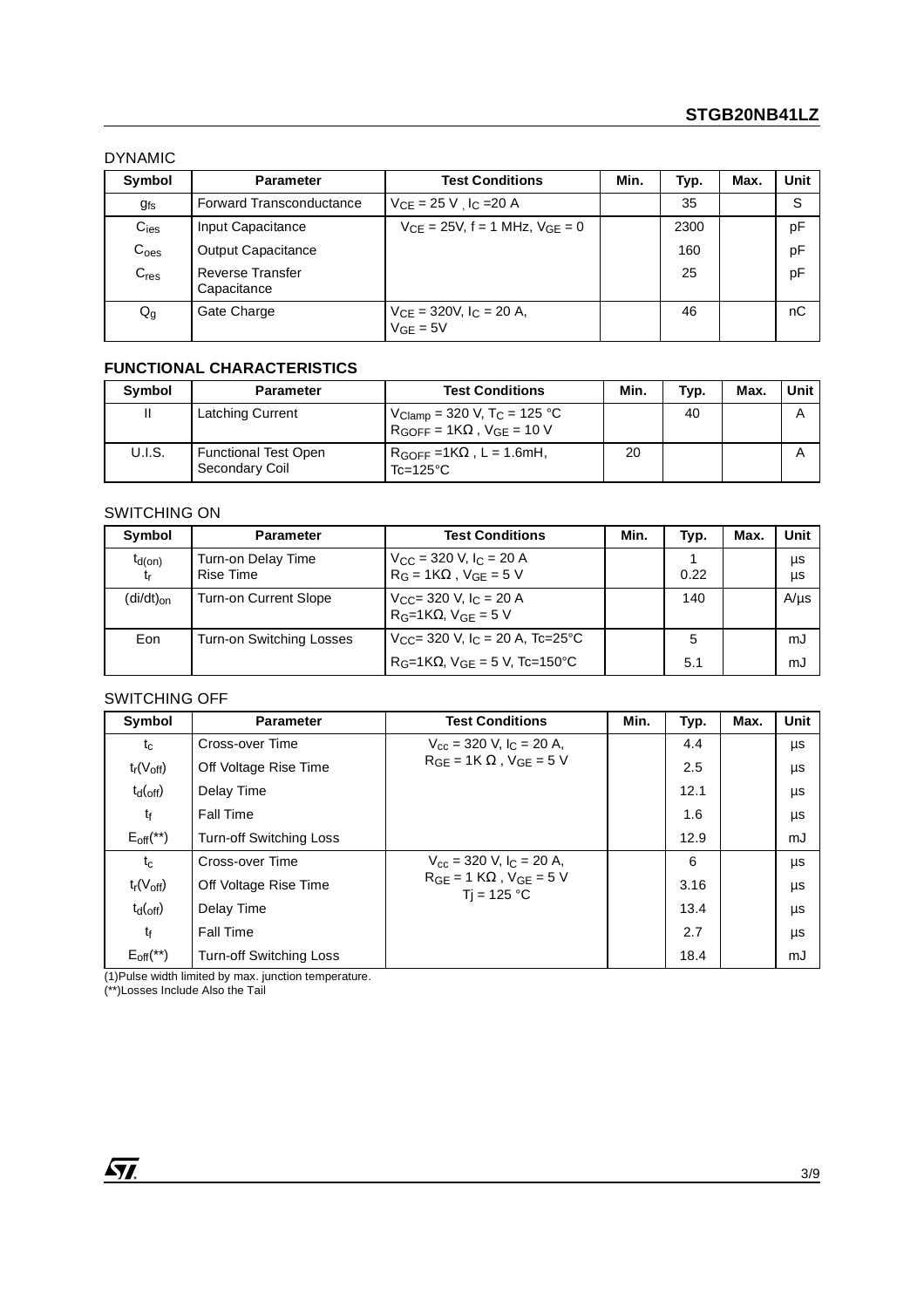

**Normalized Gate Threshold Voltage vs Temp.** Transconductance



**Normalized Collector-Emitter On Voltage vs**









**Normalized Collector-Emitter On Voltage vs**

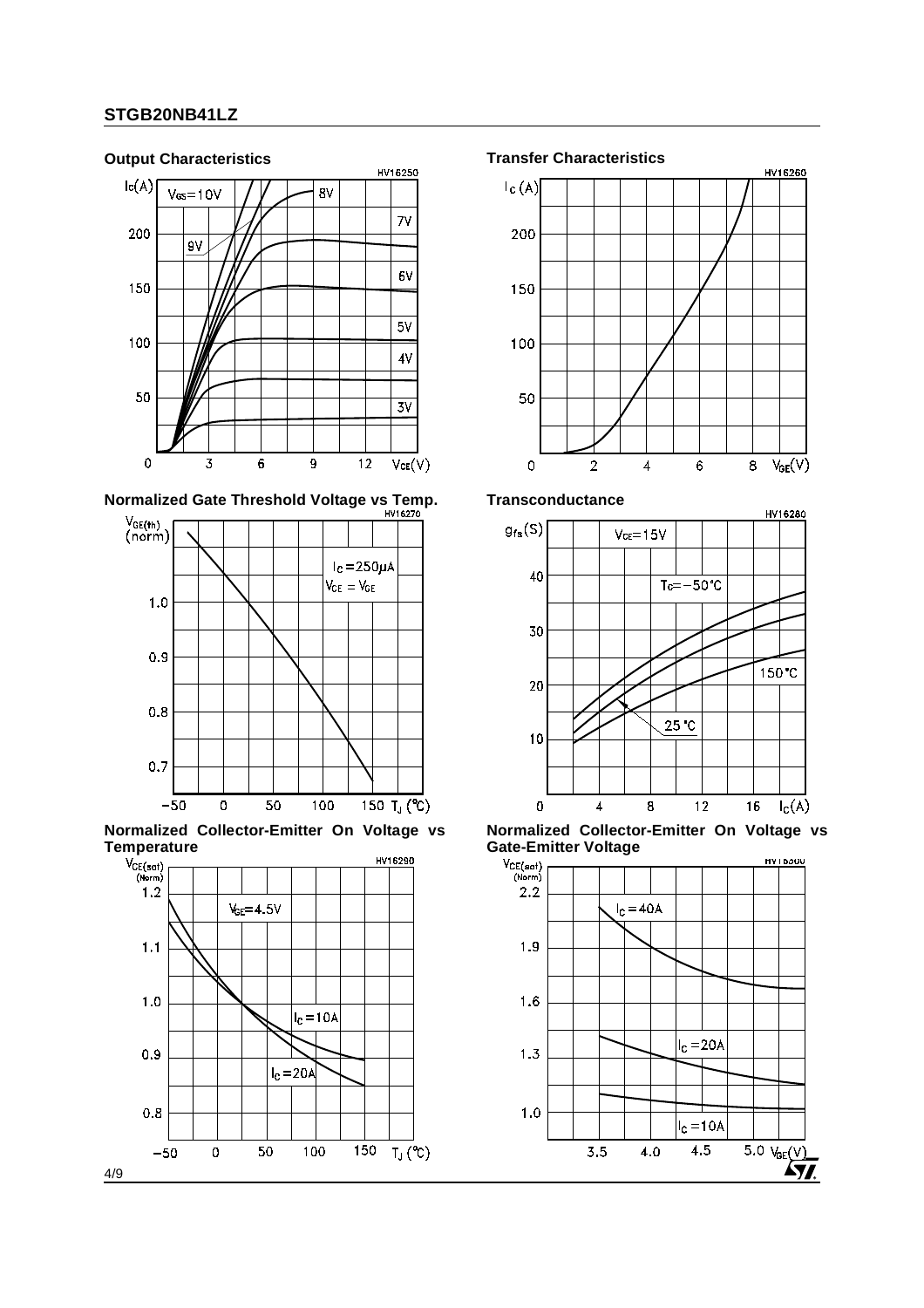

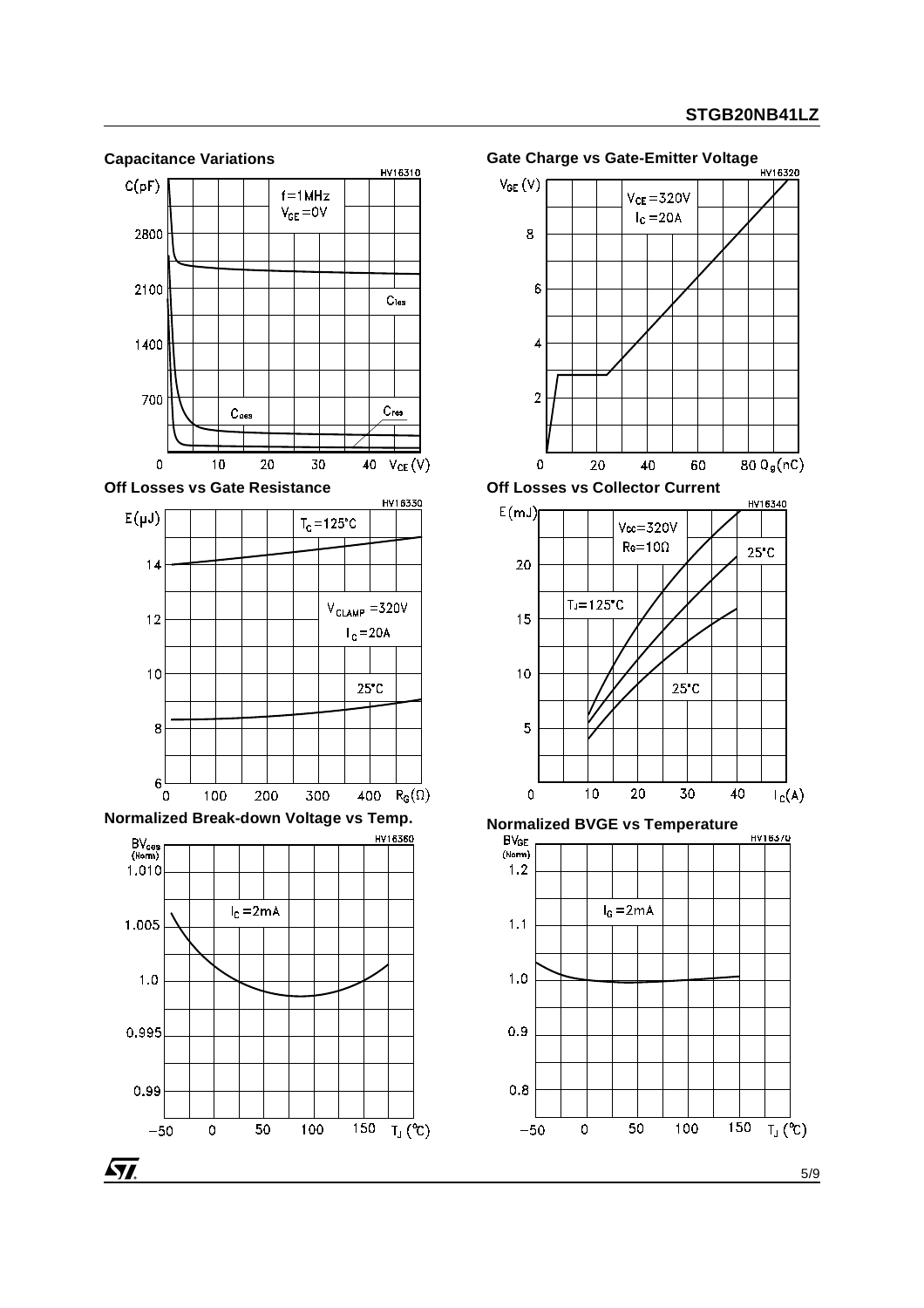#### **Off Losses vs Temperature Switching Off Safe Operating Area**  $E(mJ)$  $Vcc = 320V$  $Re=10\Omega$  $Ic = 40A$ 20 15  $10$  $20A$  $\mathbf 5$  $10A$  $\mathsf{O}\xspace$  $10$ 110  $T_J(C)$ 35 60 85

**Thermal Impedance**





 $\sqrt{M}$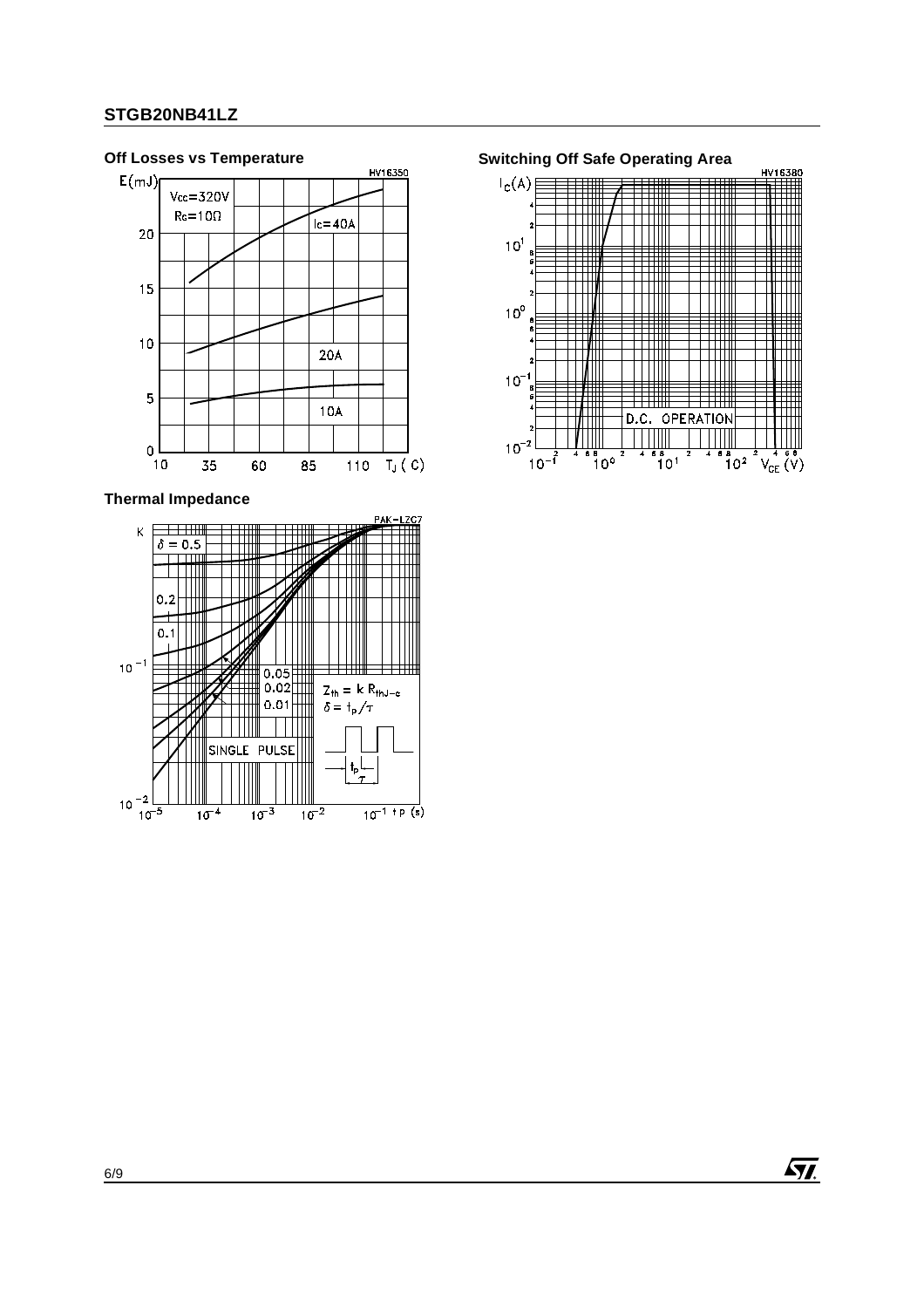# **D2PAK MECHANICAL DATA**

|                | mm.         |            |             | inch  |       |       |  |
|----------------|-------------|------------|-------------|-------|-------|-------|--|
| DIM.           | MIN.        | <b>TYP</b> | MAX.        | MIN.  | TYP.  | MAX.  |  |
| $\mathsf{A}$   | 4.4         |            | 4.6         | 0.173 |       | 0.181 |  |
| A1             | 2.49        |            | 2.69        | 0.098 |       | 0.106 |  |
| A2             | 0.03        |            | 0.23        | 0.001 |       | 0.009 |  |
| $\sf B$        | 0.7         |            | 0.93        | 0.027 |       | 0.036 |  |
| <b>B2</b>      | 1.14        |            | 1.7         | 0.044 |       | 0.067 |  |
| $\mathbf C$    | 0.45        |            | $0.6\,$     | 0.017 |       | 0.023 |  |
| C <sub>2</sub> | 1.23        |            | 1.36        | 0.048 |       | 0.053 |  |
| D              | 8.95        |            | 9.35        | 0.352 |       | 0.368 |  |
| D <sub>1</sub> |             | 8          |             |       | 0.315 |       |  |
| $\mathsf E$    | $10\,$      |            | 10.4        | 0.393 |       |       |  |
| E1             |             | 8.5        |             |       | 0.334 |       |  |
| ${\mathsf G}$  | 4.88        |            | 5.28        | 0.192 |       | 0.208 |  |
| L              | 15          |            | 15.85       | 0.590 |       | 0.625 |  |
| L2             | 1.27        |            | 1.4         | 0.050 |       | 0.055 |  |
| L <sub>3</sub> | $1.4$       |            | 1.75        | 0.055 |       | 0.068 |  |
| M              | $2.4\,$     |            | 3.2         | 0.094 |       | 0.126 |  |
| $\mathsf R$    |             | 0.4        |             |       | 0.015 |       |  |
| V <sub>2</sub> | $0^{\rm o}$ |            | $8^{\circ}$ |       |       |       |  |



 $\sqrt{M}$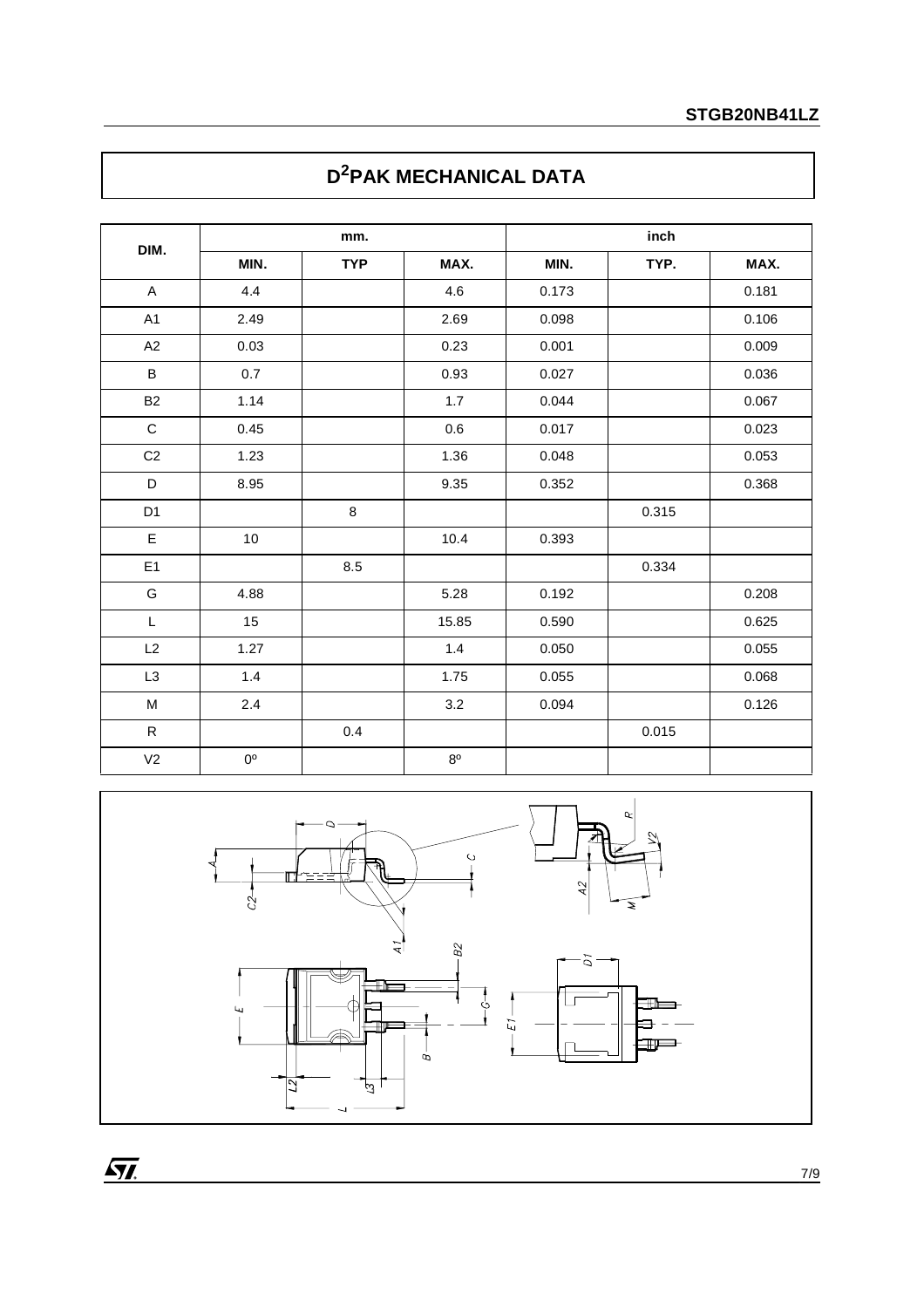

# **TAPE AND REEL SHIPMENT (suffix "T4")\***



8/9